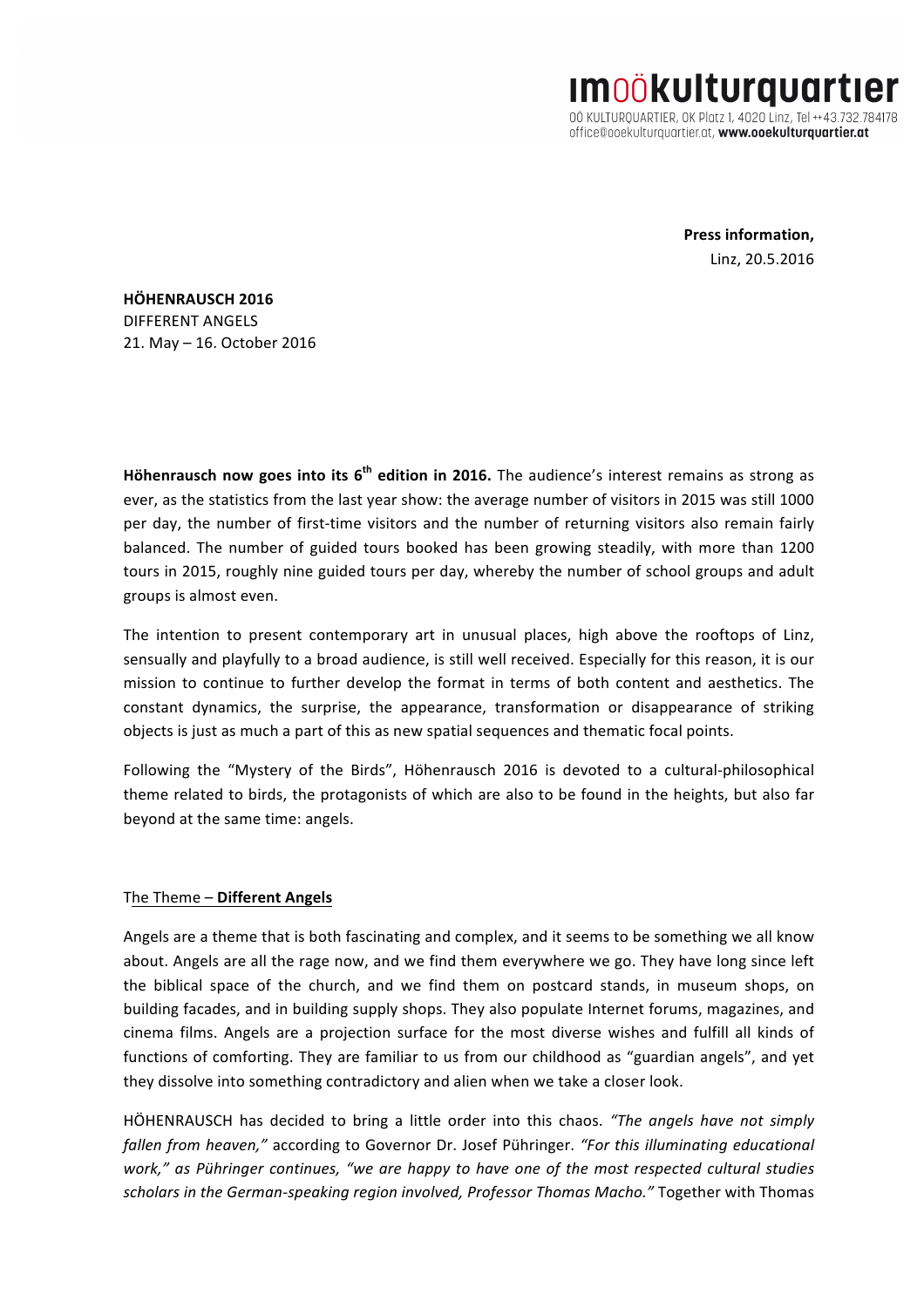Macho the OK team has selected 30 international art projects, from which very different "notions of angels" can be read. In addition, an extensive network of well-versed cooperation partners has been established, who contribute their views and skills, ranging from the Diocese of Linz, which is centrally involved not only with the Ursuline Church, to the Linz Art University and Bruckner University, all the way to the music project *ORF musikprotokoll im steirischen herbst.* 

## **The Exhibition**

Angels are generally regarded as ambivalent "in-between beings" that do not really belong to any world, neither the world of ghosts and gods, nor the world of living beings. They are charged with different meanings depending on the cultural sphere  $-$  they appear as protectors as well as guards and soldiers, cosmic craftsmen and civil servants of heaven, as journey companions and messengers. They are friendly and bring blessings, but as fallen angels, for example, they can also be evil.

Yet angels also have a completely different identity. They are the alien in us, the separated part of ourselves: presumably first as an inner voice, then as shadow and mirror image; since the Romantic era at the latest, they are our terrifying doppelgängers.

# **DIFFERENT ANGELS**

We are all familiar with angels from our childhood as "guardian angels," and yet they still seem to us to be strange and contradictory creatures. Angels are usually viewed as ambivalent "intermediate beings" not clearly belonging to any world, neither the realm of the spirits and gods, nor that of living human beings. Depending on what culture people come from, they imbue angels with a variety of different meanings. They are sometimes the benevolent bringers of blessings, but they can also be evil, for example in the case of fallen angels. The exhibition therefore offers various ways of approaching angels and explores various attitudes towards them, which are often diametrically opposed and cannot be brought together into one harmonious whole. Everyday angels, foreign angels, Biblical angels, but also doppelgangers, shadows, twins and mirror images  $$ these may seem at first glance to have little to do with our theme. But the roots of the various notions of what angels are can also be traced to how we see ourselves. Angels are our own Other; they are a part of us that has broken away from the rest, probably at first as inner voices, then as shadows and mirror images, and, at the latest since the Romantic period, as eerie doppelgangers.

## **ILYA UND EMILIA KABAKOV /RU/US How to Meet an Angel, 1995/2016**

The artistic couple Ilya and Emilia Kabakov construct installations that tell stories of our pursuit of happiness, moments of doubt, and the hope that everything will turn out all right in the end. How to Meet an Angel depicts a man standing at the top of a ladder, arms open to the heavens in the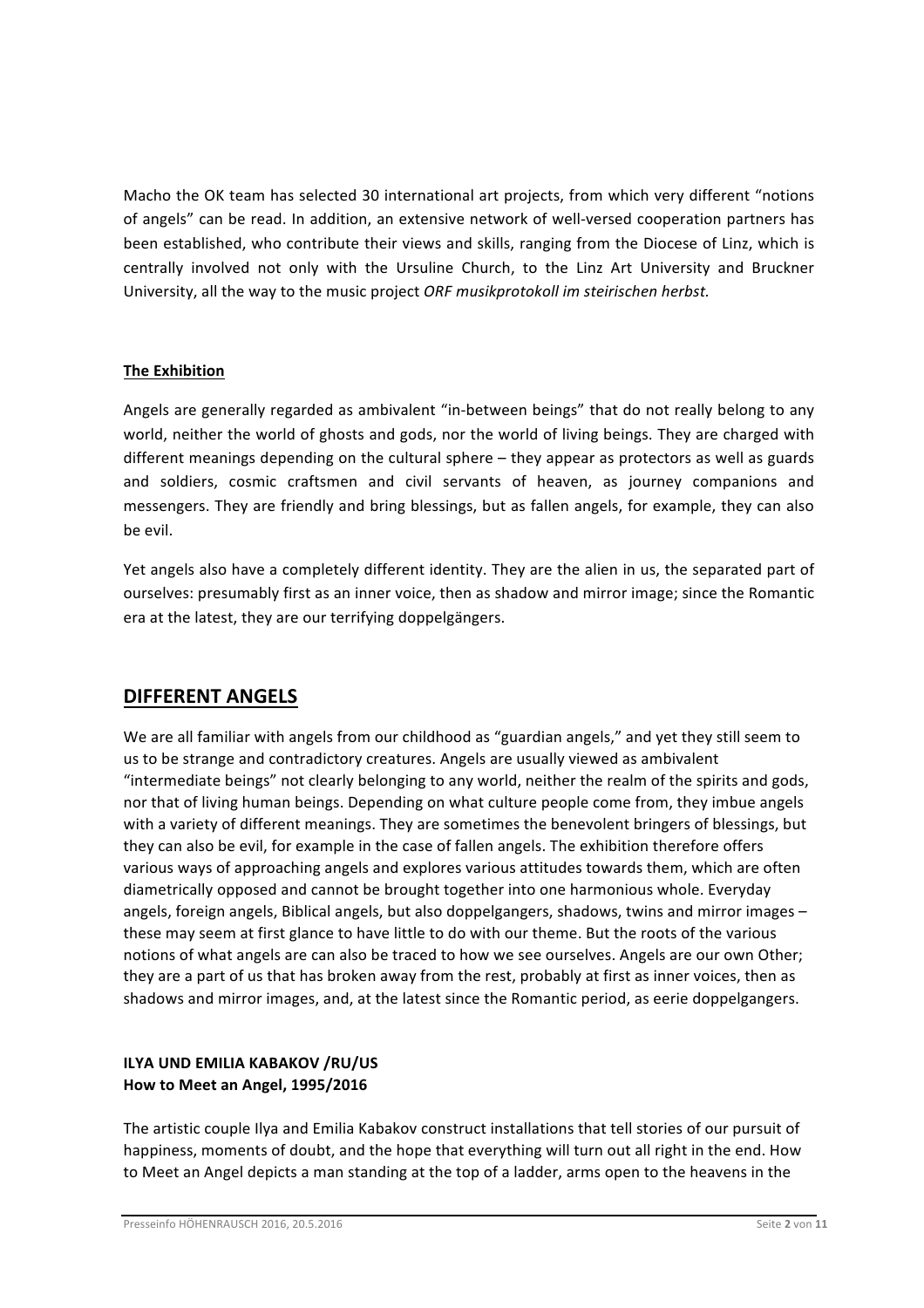hopes that the added elevation might increase his chances of salvation by the angel. Ilya Kabakov was one of the main protagonists of the nonofficial Moscow art scene in the 1980s. He is credited with the invention of the total installation.

## **EVERYDAY ANGELS**

Angels are all the rage these days. Partly gilded, in a rustic antique style, very well preserved  $-$  in wood, stone or porcelain: On eBay alone, 1,686 offers of angels and cherubs could be found on a specific day. Angels are in vogue. They have long since fluttered out of church portals to alight as garden figures, edge-sitters, wall hangings or candle holders populating our everyday world. They "manifest themselves" on esoteric internet forums as a solace for every conceivable plight in our daily lives: "Angels are there for everyone", is the credo

### **MVD /AT**

A selection of Everyday Angels can be found arranged to stairways to heaven by the exhibition designers MVD. These objects and images illustrate the cultural diversity of the angels that are our daily companions.

#### **AMMAR ABO BAKR /ET Recycled Wings, 2016**

The Egyptian revolution of 2011 changed the course of Ammar Abo Bakr's life. The assistant lecturer at the Academy of Art in Luxor became a renowned graffiti artist. His wall murals criticize police brutality. He depicts revolutionaries who lost their lives as angels, a common theme in Islam. Höhenrausch is showing a site specific drawing in which he combines the Coptic wings from the Christian tradition with the figure of a Sufi dancer of the Islamic mysticism and the fly as a symbol for the many "little ones" within the revolution in his country. A video documentation shows more of his graffiti works.

## **IGOR GRUBIĆ /HR Angels with Dirty Faces, 2004-2006**

Angels with Dirty Faces memorializes a historic moment: The large-format photographs splashed across the façade of the Ursulinenhof depict a strike by mine workers in the Serbian district of Kolubara in October 2000. Their strike ultimately led to the downfall of the Milosević regime. This situation reminded artist Igor Grubić of Wim Wenders's film *Wings of Desire* and he thus portrayed the miners as angels who have descended to earth and cast off their wings and their immortality in order to help human beings.

# **PETER WÜTHRICH /CH The Angels of the World, 1999 ongoing**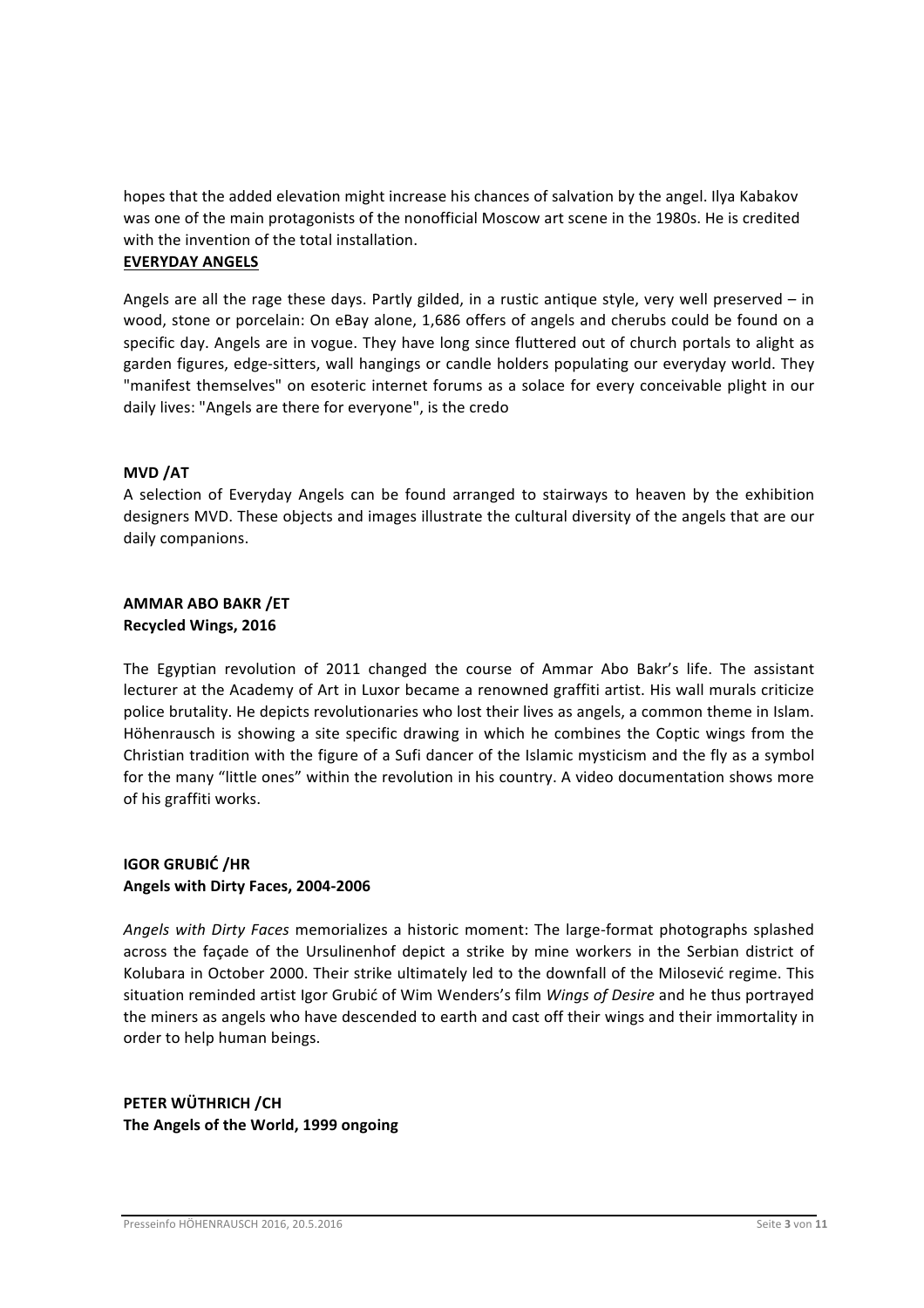For the Swiss artist Peter Wüthrich, books are friends that enable us to communicate with their authors. The book as an object is thus for him simultaneously a means and a medium. This is apparent in his Angels of the World. During his explorations of the world's major cities, he transforms people into angels for one photo each. The source of the transformation is an open book affixed to their backs.

# **BIBLICAL ANGELS**

The descriptions of angels in the Bible are not consistent. They are usually characterized as servants of God, as Godcreated yet eternal beings. They make contact with humans in order to relay messages from their Lord (Angelos is Greek for "messenger"). An angel instructs Abraham not to make a human sacrifice, another stands in the way of the prophet Balaam. Angels warn Lot to leave the doomed city of Sodom and Gomorrah. The angel Gabriel tells the Virgin Mary of her pregnancy, and in a dream, Joseph is prompted to flee to Egypt to save himself. The Bible also tells the story of the rebellion of some angels against God and their fall. Biblical angels appear as companions and protectors, but they also challenge, punish and urge repentance. They represent the presence of God in the world and they inform Him of our concerns.

#### **Ursuline Church**

The familiar and yet surprising theme of Angels is addressed in detail in the Ursuline Church, which is an important part of Höhenrausch 2016. Dedicated to Holy Trinity and all angels, the church was built in the 18th century over a period of 36 years (1736–1772). In this angel's church, more than 400 angels are awaiting discovery. On the Baroque high altar alone (designed by Johann Matthias Krinner and completed in 1741, with an altarpiece by Martino Altomonte) more than 100 angels are depicted. The Höhenrausch -parcours guides you over to the attic Ursuline Church and finally ends in the church.

### **ILYA & EMILIA KABAKOV /RU/US The Fallen Angel, 1996**

The Fallen Angel is the second piece by Ilya and Emilia Kabakov featured in Höhenrausch 2016. This installation by the artistic couple depicts the scene of an accident or crime, cordoned off with police tape. Behind it, the eponymous fallen angel lies lifeless. The Kabakovs, adept at handling utopias due to their socialization and artistic careers, understand the importance of lofty dreams. But, like The Fallen Angel, they have no illusions about the risks involved: He who dares to fly highest can also fall deepest.

# **ALIEN ANGELS**

Angels are older than the Christian faith. They appear as winged creatures with the heads of birds on ancient Oriental temple friezes, apparently charged with the duty to protect the holy Trees of Life – similar to the one in the Book of *Genesis*. The Greco-Roman goddesses of victory rewarded the victors, then later the martyrs. In Southeast Asian cultures, they appear as beautiful winged women, and in Latin America, angels were depicted as troops with muskets. In the Jewish tradition, depictions of angels are rare, unlike in Islam, where angels play a significant role, such as in the Sufi mysticism of Suhrawardī; their relation to birds is often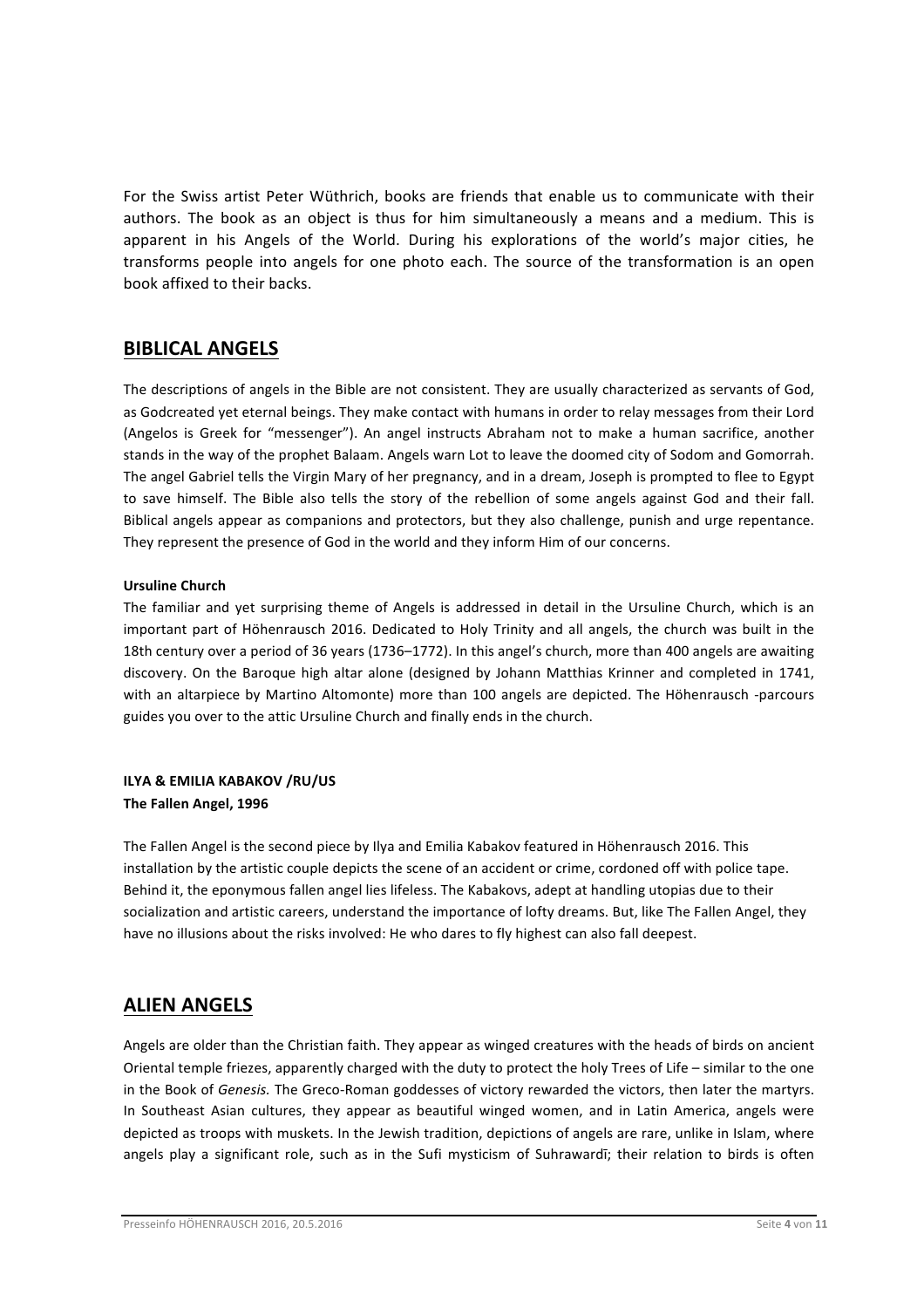emphasized. Winged creatures populate many cultures, and they are not necessarily always genderless beings like "our" angels.

## **HERI DONO /ID Flying Angels, 2006**

Heri Dono is one of Indonesia's best known contemporary artists. Characteristic of his diverse body of work is the conjoining of elements from Indonesian culture and local art practices with Western pop culture and whimsical staging. His Flying Angels take the form of strange creatures of both sexes, with mechanically flapping wings accompanied by dissonant tones. For Dono, "The angel can be equated with inspiration. No one can reach the angels; they are the symbol of our freedom as human beings on this earth. They can guide us to every form of phenomenon we don't yet know."

## **HAUS-RUCKER-CO /AT NIKE, 1977 / 2016**

The Nike by the Austrian artist and architect group Haus-Rucker-Co can look back on an eventful history. Between 1977 and 1979, a replica of the ancient statue of the Winged Victory of Samothrace hovered above the roof of the University of Art and Design Linz. The aluminum and steel sculpture, over 14 meters tall, provoked vehement debate at the time. Despite international protests from the art and culture scene, the victory goddess, which stands more than any other work in the 1977 exhibition forum metall for the cultural reawakening of the steel city, was finally taken down. The ambitious attempt undertaken by Heinrich Klotz, founding director of the Deutsches Architekturmuseum in Frankfurt am Main, which purchased the statue in 1981, to proudly display the Winged Victory as a prominent emblem for a programmatic conjoining of art and architecture on the banks of the River Main likewise failed  $-$  due to the incomprehension of local policymakers. Thanks to the distinguished Golden Nica media art prize awarded at the Ars Electronica, the Greek goddess of victory has nonetheless remained ever-present in Linz. At Höhenrausch 2016, the model for so many angel depictions is now celebrating her triumphant homecoming.

#### **WAGNER MALTA TAVARES /BR They, 2016**

The attic as a storage place for old documents, photos and toys brings memories and long-forgotten dreams back to life in the form of alternate realities. Based on this idea, Wagner Malta Tavares has installed three superheroes (They) in the attic of the Ursuline Church whose characteristic fluttering capes identify them as otherworldly beings occupying an in-between realm. The Brazilian artist draws his inspiration from science fiction, comics, and movies, as well as ancient epics and myths.

**MARY SIBANDE /ZA Foreign Angel, 2016**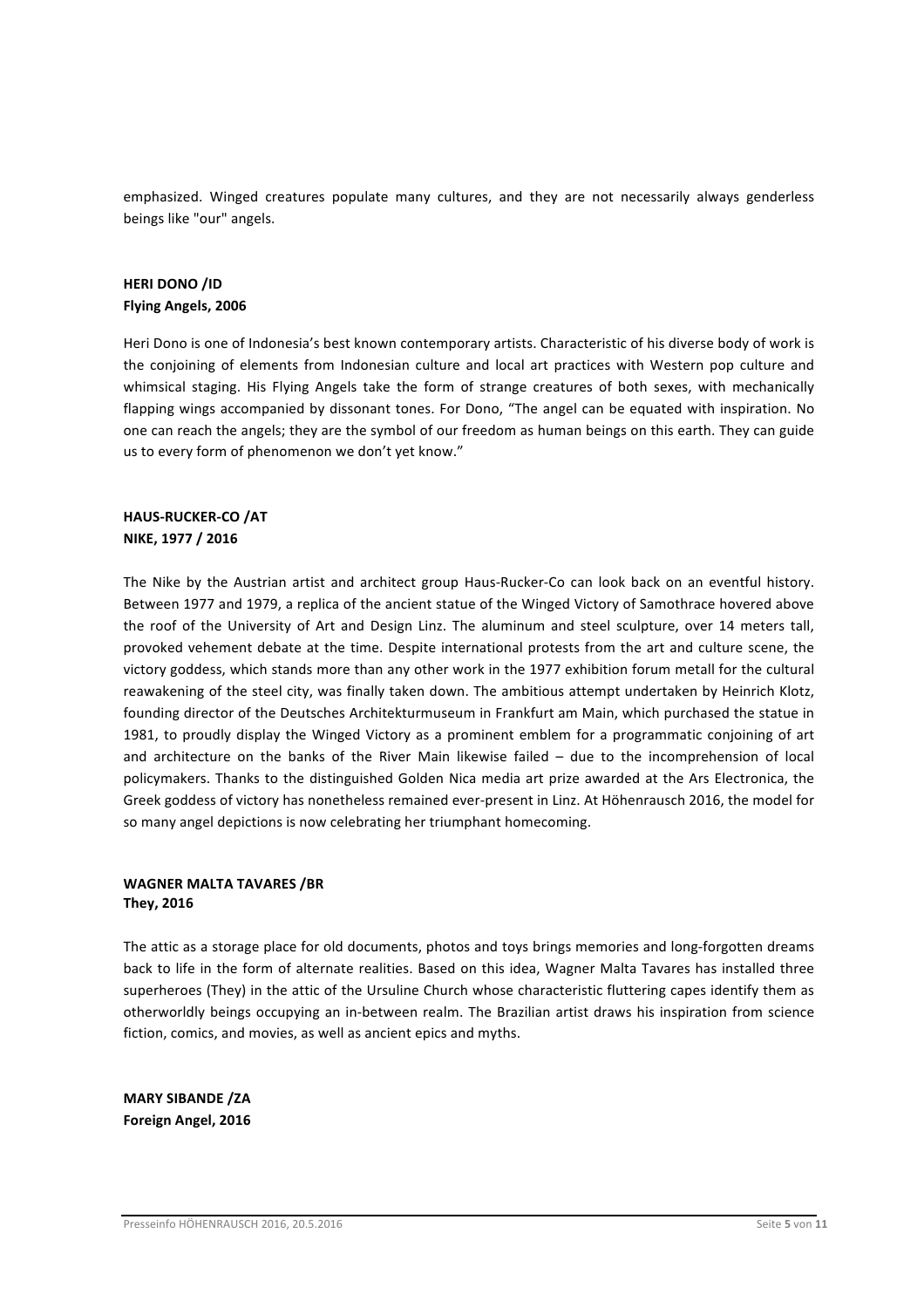In her sculptural work, the South African artist examines the construction of identity in a post colonial context. In Foreign Angel the artist's alter ego metamorphoses into a purple figure that rises like a phoenix from the ashes. This new, powerful persona stands for emancipation, femininity and the cycle of life. She is surrounded by an army of non-winged "ceiling beings," celestial beings sprung from the artist's imagination which furnish her continuous mythology.

# **MEDIA ANGELS / TWINS**

Angels are messengers, with wings to carry them swiftly to the respective recipient. Their name - ángelos in Ancient Greek, mal'ach in Hebrew - literally means messenger, emissary. In this respect, angels are therefore mediators and mediums between God and man. But they are more than just couriers. Psalm 91:11 in Luther's Bible says: "For he shall give his angels charge over thee, to keep thee in all thy ways." These guardian angels in the Christian tradition are thus successors to ancient escort gods that are there not only to "look after" us but also to inspire or admonish. Angels function as "divine twins" that sometimes look like us and yet are fundamentally different. As our "better half" or "inner voice," they show us all that we can be. And as "doppelgangers," they are not merely mirror images or shadows but also advisors and critics.

#### **CANDICE BREITZ /ZA/DE Factum Kang, 2009**

Candice Breitz is interested in the staged lifestyles of pop culture and the entertainment industry, as well as in the factors at work in personality development and how family ties influence our sense of identity. Like her very early photographic works, Factum Kang examines the complex questions of how identities are formed and depicted, in this case based on self-portraits of identical twins. Interviewed and filmed separately, the twins reveal in the resulting montage just how much the formation of self and self-actualization are dependent on circumstances and relationships.

**ASTA GRÖTING /DE Schatten, 2005** (SHADOW)

The shadow of a ducking figure lurches through a vacant white world. The German artist Asta Gröting garbed the figure in her 2005 work in the costume of the Prussian king Friedrich II, who in this allegory is a mere shadow of his true self. Gröting often renders the invisible visible in her video works  $-$  for example in the long-term project The Inner Voice, which features ventriloquists from all over the world, or also here in her work Shadow.

**CLEMENS KRAUS /AT/DE Rauschen / Noise, 2016**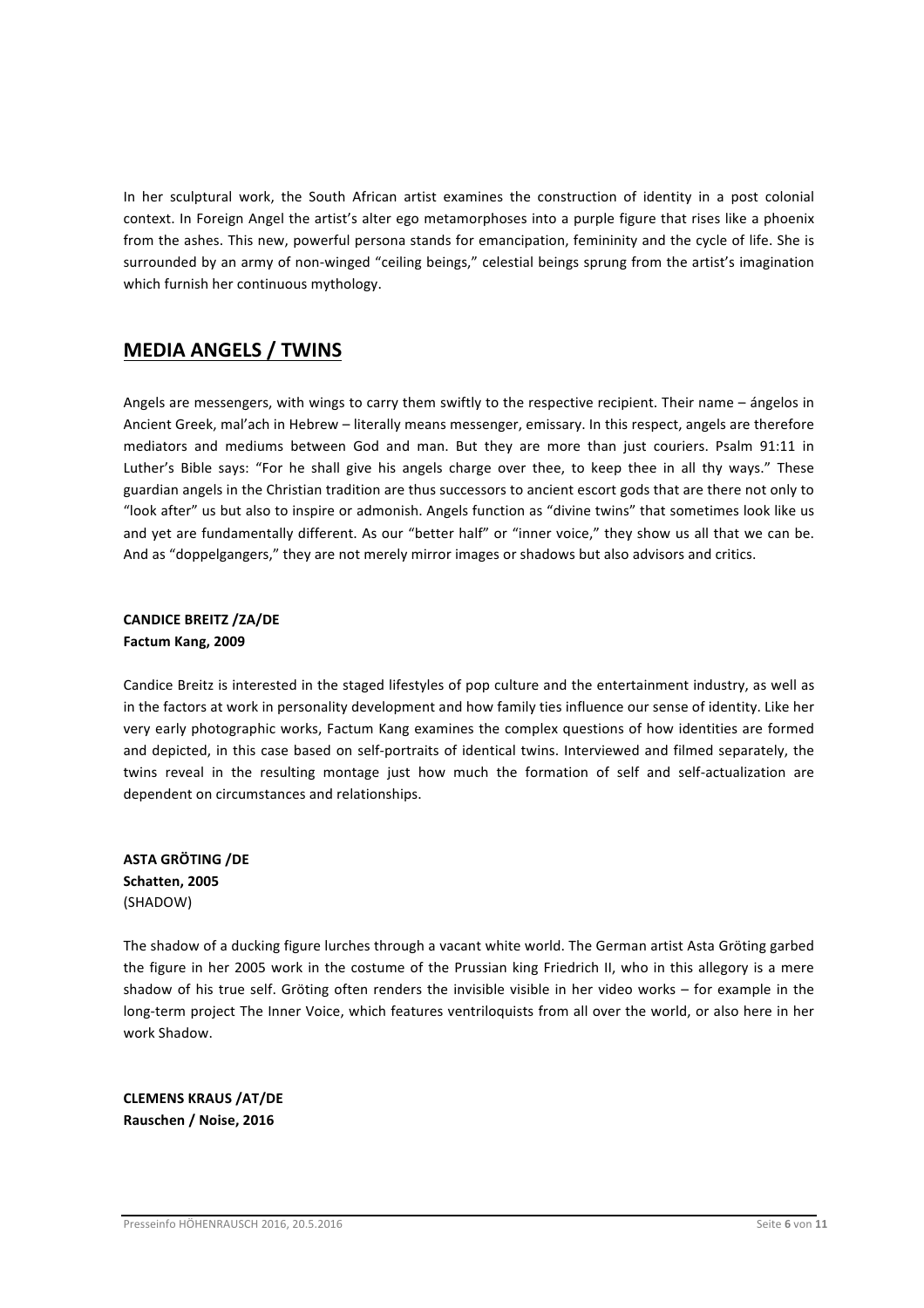Clemens Krauss enables us to see the world through the eyes of beings who look down from above. Helicopters and drones are "different angels" that can monitor, protect and fight. Krauss releases the faculty of sight from the body, showing bodies as something that is seen. They owe their existence to color – and to our imagination. The imagination of a crowd, here in form as a queue regard to the current political and social processes.

# **OSCAR MUÑOZ /CO LÍNEA DEL DESTINO, 2006** (LINE OF DESTINY)

The Colombian artist Oscar Muñoz illustrates the transience of life in his video Línea del destino (Line of Destiny). When the water runs through his fingers, the face of the artist reflected in its surface likewise disappears. In a work that functions on several levels, Muñoz engages with memory media such as photography and film, with our longing to hold onto fleeting moments, but also with the myth of Narcissus, who fell in love with his own mirror image.

**KARL NEUBACHER /AT ABBILD – SPIEGELBILD, 1976** (DEPICTION – REFLECTION)

Karl Neubacher, born in Upper Austria, was an innovative commercial graphic designer and an important protagonist of the 1970s avant-garde in Graz. As a media artist, he was far ahead of his time. With photo collages and films of himself, he already heralded early on the advent of the mediatized self. One example is Abbild – Spiegelbild (Depiction – Reflection), in which he films himself cutting up a black-and-white photo of himself into little pieces to uncover a mirror that gradually shows his (video) likeness as a reflection.

### **DANIEL ROZIN /US Wooden Mirror, 2014**

Twins are related in their nature to the medium of photography (as a technique for the creation of more or less identical images). The innovative quality of Martin Schoeller's study of identity and difference lies in his decision to portray the siblings individually. When juxtaposed, the closeups seem like prints from one and the same negative. Upon closer inspection, however, the minimal individual differences become apparent.

### **MARTIN SCHOELLER /DE Identical: Portraits of Twins, 20011-2012**

Twins are related in their nature to the medium of photography (as a technique for the creation of more or less identical images). The innovative quality of Martin Schoeller's study of identity and difference lies in his decision to portray the siblings individually. When juxtaposed, the closeups seem like prints from one and the same negative. Upon closer inspection, however, the minimal individual differences become apparent.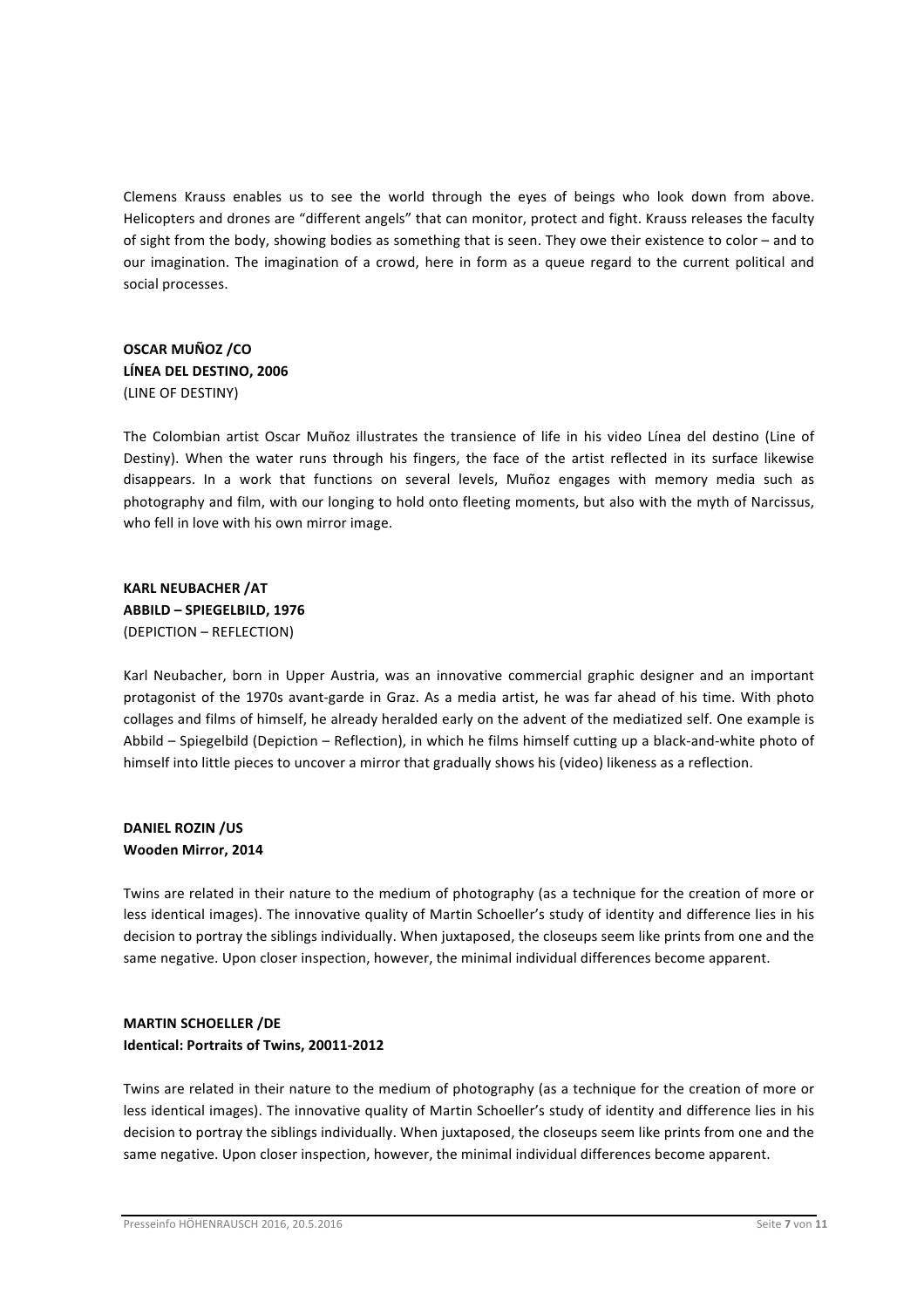### **EVA SCHLEGEL /AT** SPACE WITH MAN LEFT OUT - NO MAN'S SPACE, 2016

For Höhenrausch 2016, the Vienna-based artist Eva Schlegel has transformed the voestalpine open space with the help of structural elements made of steel and mirrors into a walk-through labyrinth that offers fresh perspectives and new ways of looking at ourselves and the world around us. Based on the modular system of the construction of the voestalpine open space both mirror labyrinths open up different perspectives. 400 square meters of mirrors made up of 142 differently tilted elements let the visitor experience the space in a whole new way without ever encountering his own reflection.

### **MATHILDE TER HEIJNE /FR/NL/DE F.F.A.L. FAKE FEMALE ARTIST LIFE, 2006–2007**

Mathilde ter Heijne reflects in her work on the role of women in patriarchal societies. In F.F.A.L., she has added seven female protagonists to the annals of art history, their biographies based on novels or historical accounts. Despite the differences in their identities, the figures all resemble the Dutch artist down to the last detail and speak with her voice. Three of the sculptures are on view in Linz: the tragic figure of Clare Abshire from the 2004 novel The Time Traveler's Wife by Audrey Niffenegger, the ambitious painter Carla Vicenzi from Savannah Smythe's 2004 book Cream of the Crop, and Madonna from Wie Hui's 2001 novella Shanghai Baby, a former prostitute who long dreamed of becoming an artist.

### **IRINA WERNIG / AT BACK TO THE FUTURE, 2010-2011**

The Argentinian photographer Irina Werning has a unique method of making portraits of people. She juxtaposes an old photo of the subject with an updated version. The person portrayed travels back in time to their former self, exactly as they were in the original photo: the same pose, hairstyle, and clothing. With their captivating attention to detail and touching clarity, these images compellingly evoke the changes wrought by the ongoing course of our lives.

# **MINISTRY OF ANGELS**

The Ministry of Angels presents the varied offices of the angels. The term is ambiguous: It may refer to the angelic ministry as an official function and mission, but also to the ministry as a higher authority, and finally, in German, to the High Mass celebrated on the first Sunday of Advent. Angels, as philosopher Giorgio Agamben once put it, are the "officials of heaven." Dionysius Areopagita already envisioned in the fifth century AD a complex hierarchy of angels, which he associated with the image of Jacob's Ladder, or stairway to heaven. Our Ministry of Angels features exhibits from Upper Austrian collections that show angels administering and performing a wide range of activities. They protect and guide, carry houses over the sea, plow fields, press grapes for wine, and keep the cosmic spheres spinning. They inspire, do battle, make music, fly, offer consolation, manage things and deliver messages.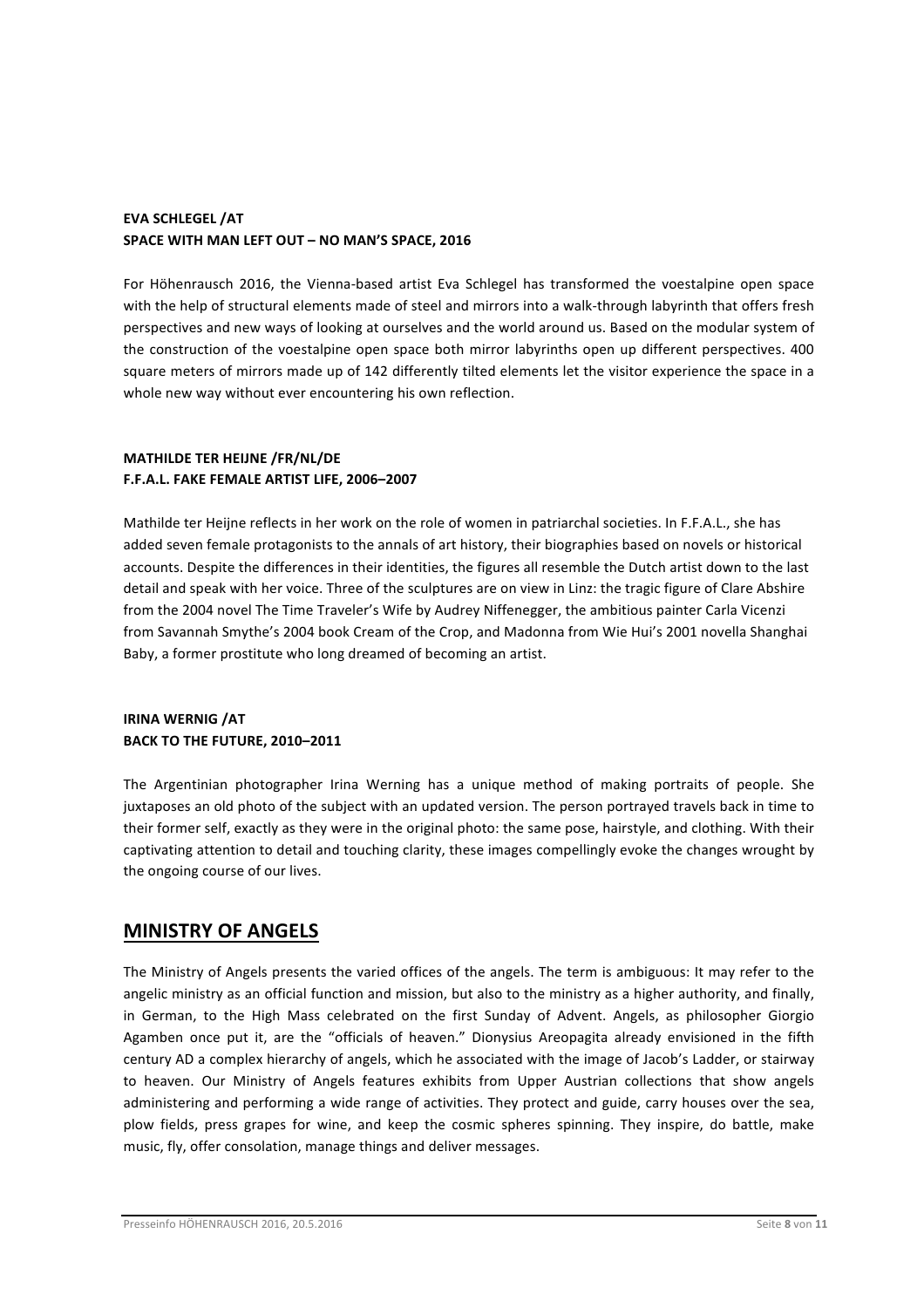### **AK DOLVEN /NO/GB Vertical on my Own, 2011**

In ancient Greece, people believed that the dead become shadows. But even while we're still alive, shadows are a part of us: the dark, usually concealed, aspects oft he self. "The entire life of the human soul is mere motions in the shados. We life in a twilight of consciousness, never in accord with whom we are or think we are." (Fernando Pessoa)

The winter sun in the Arctic is so low in the sky that objects cast extremely long shadows. in her video work, AK Dolven does not reveal who is casting the shadow that veritably slices the snow-covered landscape in the image in two. We only see how the shadow constantly moves and changes: a kind of interplay between inner and outer reality.

# **BOTANICAL ANGELS' GARDEN**

Visitors to the Parkdeck will find themselves surrounded by 330 vegetable crates, 107 of them used as planters, the whole ensemble flanked by hops plants. Depending on the season, different flowers will be blooming during the exhibition.

In our Botanical Angel Garden set between Heaven and Earth, plants have been gathered together that have angels in their names: diverse varieties of the healing herb Angelica; the fine but voluminous Angel's Hair; the glowing deep blue Gentian Sage, whose botanical name is Salvia patens "Blue Angel" and which can also be used as tea or for edible flower decorations; Nemesia "White Angel," known colloquially as Fairy Mirror; the tantalizingly perfumed Purple Coneflower, or Echinacea "Fragrant Angel"; the Daylily with its botanical name Hemerocallis "Siloam Angel Blush"; the Shasta Daisy with its cotton-ball blooms, known as Leucanthemum x superbum "Engelina"; and the delicate Bush Mallow, a Lavatera olbia hybrid known as "White Angel."

The screens block out the cityscape and guide the eye along the newly created horizon high up in the sky, creating the perfect stage for the angel plants. White floors brighten up the whole space and recall with their intense luminosity the blazing radiance of the Kingdom of Heaven.

Note: And no Angel Garden would be complete without angels' trumpets! The plant whose flowers resemble the angelic instrument therefore takes pride of place as a small island on the way to the Keine Sorgen Tower.

## **HÖHENRAUSCH FLYING FOX Powerd by Passage Linz**

A zip line stretched over OK Square evokes angel- like feelings. From the roof of the Passage, visitors to Höhenrausch 2016 float like hybrid creatures, somewhere between heaven and earth, 20 meters above OK square, and are then pulled back onto the roof. Two people at a time slowly glide through the air, passing by Ilya and Emila Kabakov's installation How to Meet an Angel along the way. A heavenly but thoroughly human delight!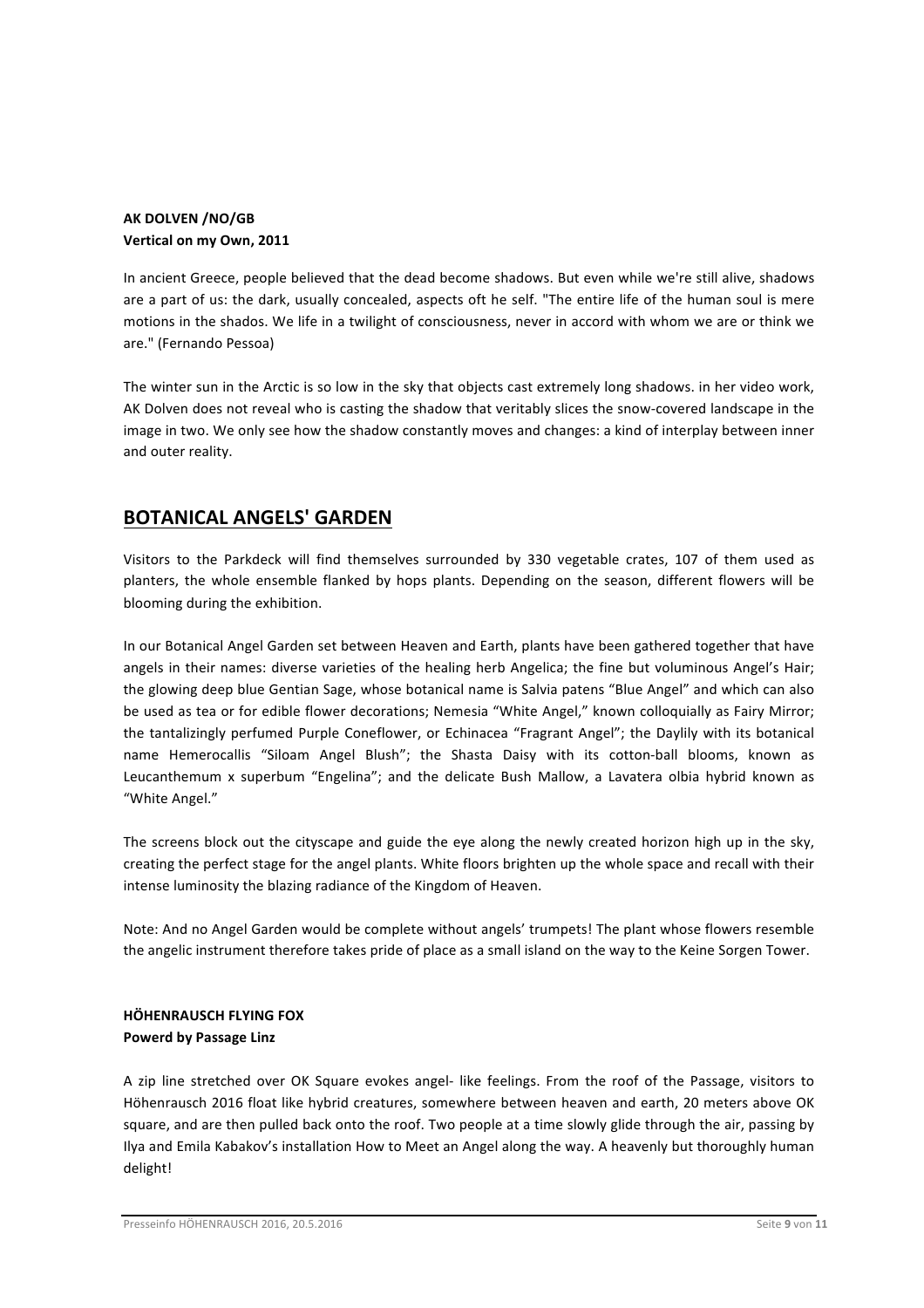#### **ANGEL CINEMA Thomas Macho, Jasmin Mersmann**

Sightings of angels are rare. Only in the movies do angels appear to humans so frequently that they seem to be common everyday guests here on Earth. The list of films featuring angels is a long one: Angels and their fallen siblings can be found in nearly all film genres  $-$  from horror film to family comedy. At the Angel Cinema, film clips will be shown that demonstrate the abundance of these winged creatures on the big screen. The selection ranges from the dream sequence in Charlie Chaplin's The Kid (1923) to Wings of Desire (1987) by Wim Wenders, and from Pier Pado Pasolini's Teorema (1968) to contemporary thrillers such as Constantine (2005) by Francis Lawrence.

# **MICHAEL KIENZER /AT Fluide Verstrickung, 2016** (FLUID ENTANGLEMENT)

The Upper Austrian artist Michael Kienzer changes the way we look at everyday objects by toying with our visual habits and expectations. Through seemingly minor manipulations, he gives the objects new meaning and puts their surroundings in a changed context. Fluide Verstrickung (Fluid Entanglement) is a chaoticlooking tangle made of thousands meters of colorful, partly filled water hoses. The water sprinkles in different variations out of the hoses and a sort of cave at the back of the sculpture invites you to showering pleasure. Parts of the tubes are forming almost pictorially to an expanding drawing in space.

# **MUSICAL ANGELS**

## **KRIS MARTIN /BE For Whom, 2012 / 2016**

The Belgian artist Kris Martin deals in his work with transience, time and immortality. In For Whom ..., for example, a steel bell, made in Bochum in 1951, swings vigorously back and forth over the rooftops of the steel city. The bell is silent, however, because one important detail is missing: the clapper. The sound of the bell tolling becomes a mere figment of our imagination.

**GEORG NUSSBAUMER / AT Flügelengel, 2013/2016** (GRAND PIANO ANGELS)

In German, grand pianos are commonly referred to by a word that also means wing (Flügel). This ambiguity inspired the Austrian composer Georg Nussbaumer to try to see the instrument as weightless. He lets two pianos beat their wings. Like black angels, they ascend, pulled up by hand into the air. These are the "wings" of an angel (Flügelengel), indeed.

Presseinfo HÖHENRAUSCH 2016, 20.5.2016 Seite 10 von 11